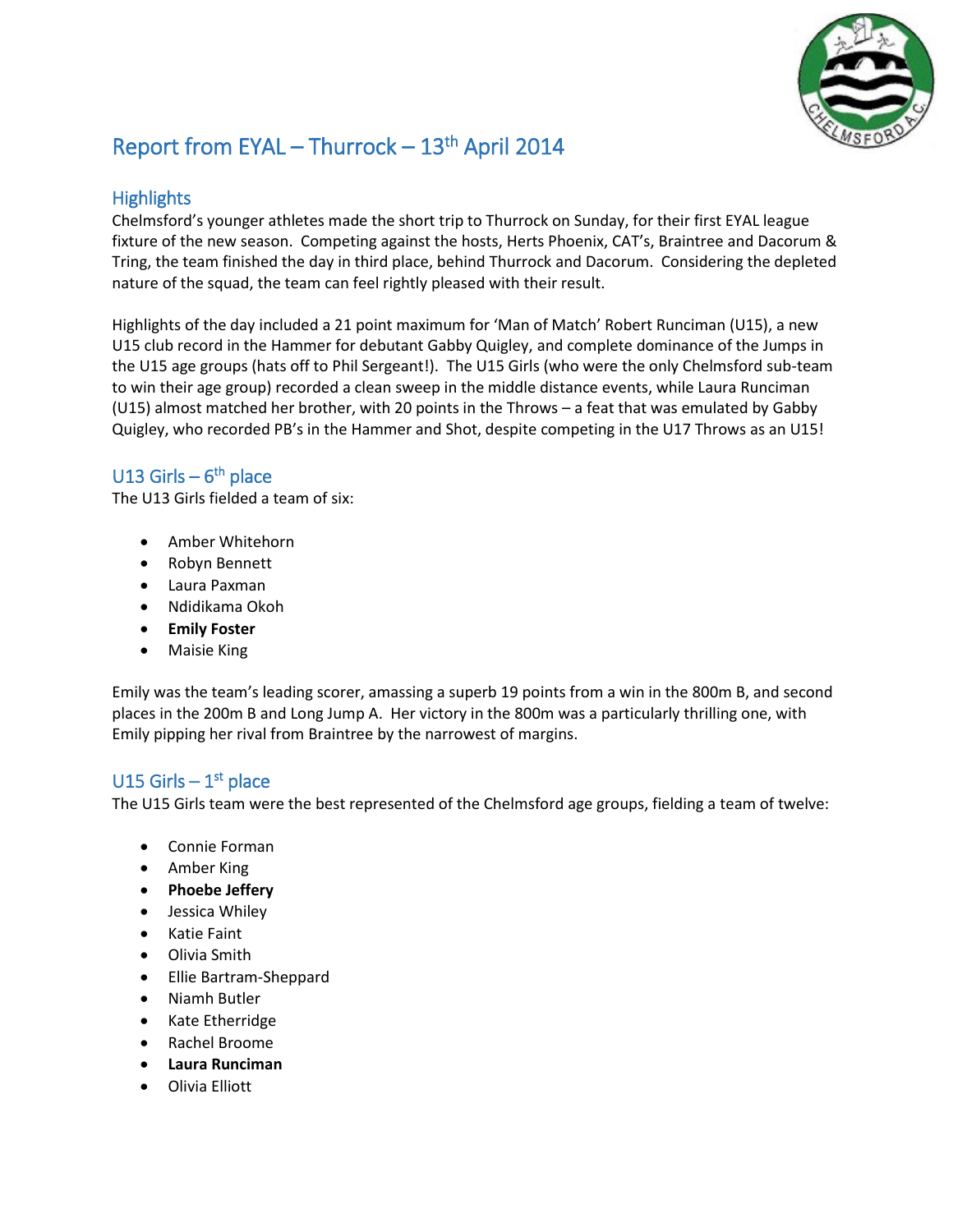The twin stars of the U15 Girls team were Phoebe Jeffery and Laura Runciman – both registering 20 points. Phoebe won the High Jump A and the Long Jump B, whilst coming second in the 300m A. Laura won the Shot A (beating her rivals by over 2 metres, and recording a new PB of 10.01m into the bargain), before smashing the opposition in the Hammer A, with a throw of twice the distance of the second place athlete!). She then completed her afternoon by securing second place in the Discus A.

Connie Forman put in some impressive displays in the 100m A (where, with a new PB of 13.1sec, she only narrowly lost to CAT's Joy Ogunleye, who was ranked  $8<sup>th</sup>$  in the UK over the distance last year) – and in the Long Jump A where she secured first place with a leap that put nearly 40cm between her and second place. Meanwhile, Ellie Bartram-Sheppard came second in the 100m B, with an excellent new PB of 13.7sec, compared to her previous best of 14.16sec.

The U15 Girl Jumpers were in fine form, with the team of Phoebe Jeffery, Olivia Smith and Connie Forman recording a clean sweep of the High and Long Jumps, in both A and B strings (a feat that was later matched by the U15 Boys!). Phil Sergeant finished the day a very happy man!

The U15 Girls Middle Distance runners, comprising Jessica Whiley, Katie Faint, Kate Etheridge and Rachel Broome, were also in excellent form – and they too scored a clean sweep in the 800m and 1500m. All four strode to victory in their events by considerable margins.

The girls even put together a Relay team at the end of the day, finishing third in the 4x100m.

## U17 Women – 4<sup>th</sup> place

The U17 Women fielded a team that included:

- Caitlin Boyle
- **•** Bronwen Smith
- Rosa Prideaux
- Emma Perks
- **Gabby Quigley**

Highlights were Gabby's 20 point haul in the Throws (including PB's in the Shot and Hammer – **and a new Club record in the Hammer**!), Caitlin's victory in the Pole Vault A, and the almost complete dominance of the 200m and 300m by Rosa and Emma.

Gabby's achievement was all the more impressive, given that she is actually a U15 athlete, competing in the U17 category!

#### U13 Boys  $-4$ <sup>th</sup> place

The U13 Boys were represented by:

- Ben Kerwin
- Jack Karmy
- **Kieran Bennett**

Kieran just edged the best points total of the three, with a win in the 75m Hurdles A, second place in the 100m B, and third in 200m B. Jack was close behind, with victory in the Long Jump B, second place in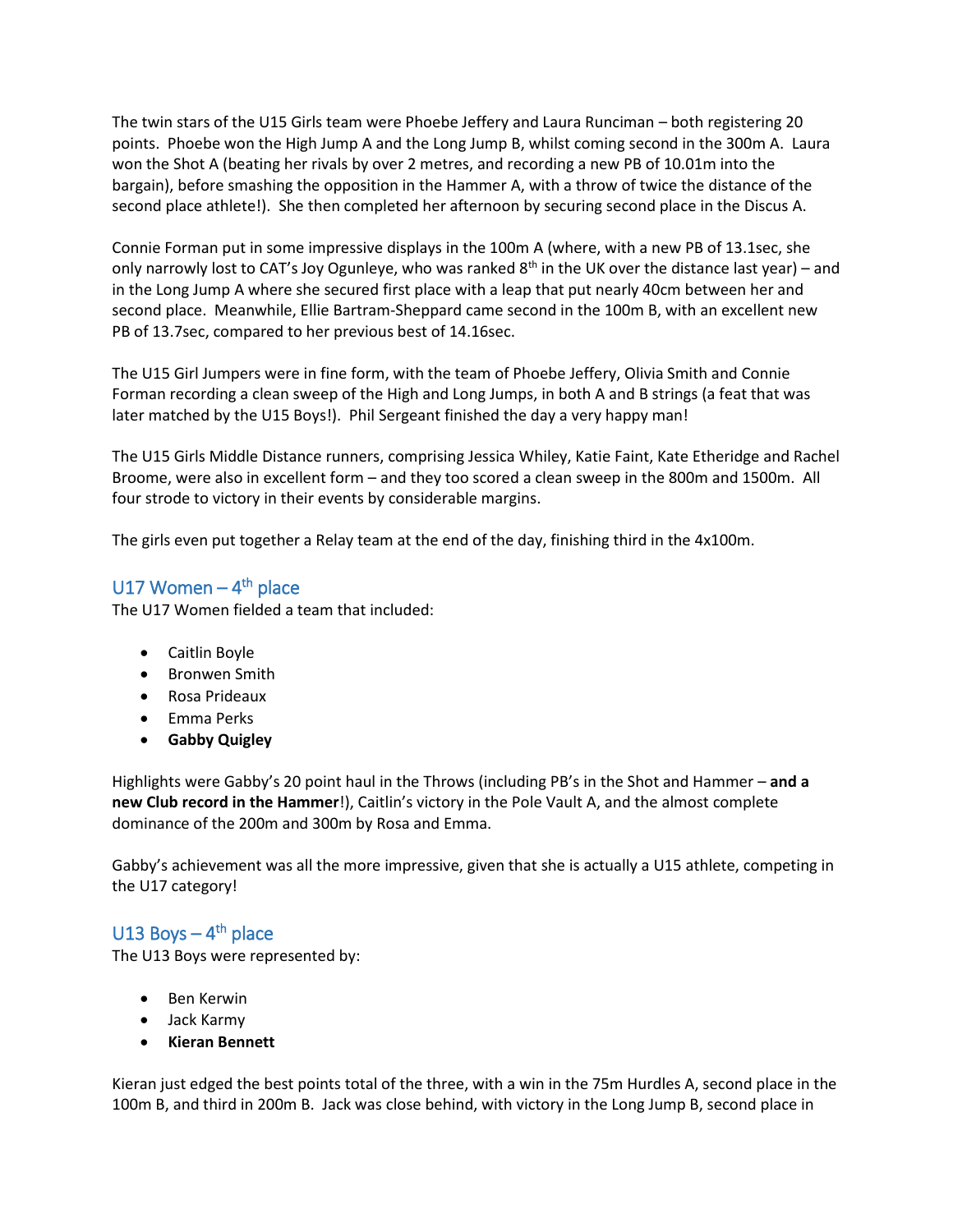the 800m A, and fourth in the 200m A. Ben triumphed in the 800m B, before putting in some excellent performances in the 100m A, and the Long Jump A.

### U15 Boys  $-4$ <sup>th</sup> place

The U15 Boys fielded a team of seven athletes:

- Mason Daley
- Oliver Hay
- Taylor Turner
- Will Kerwin
- Sam Knock
- **Robert Runciman**
- Thomas Hewes

Robert took the plaudits as the only member of the Chelmsford team to come home with the maximum 21 points to his name, enhancing his reputation as the UK's No.1 U15 multi-eventer. The highlight of his day was undoubtedly a massive new PB of 6.12m in the Long Jump – a performance that propelled him to the UK No.2 in the event! He also weighed in with a PB in the 80m Hurdles, where he recovered from a poor start to pip his rival from Thurrock with a dip-finish on the line.



*Robert Runciman leaps to No.2 in the UK Rankings*

As has been mentioned previously, the Boys joined the U15 Girls in making a clean sweep of the Jumps, with Robert Runciman and Thomas Hewes completely dominating, and fully justifying their top UK